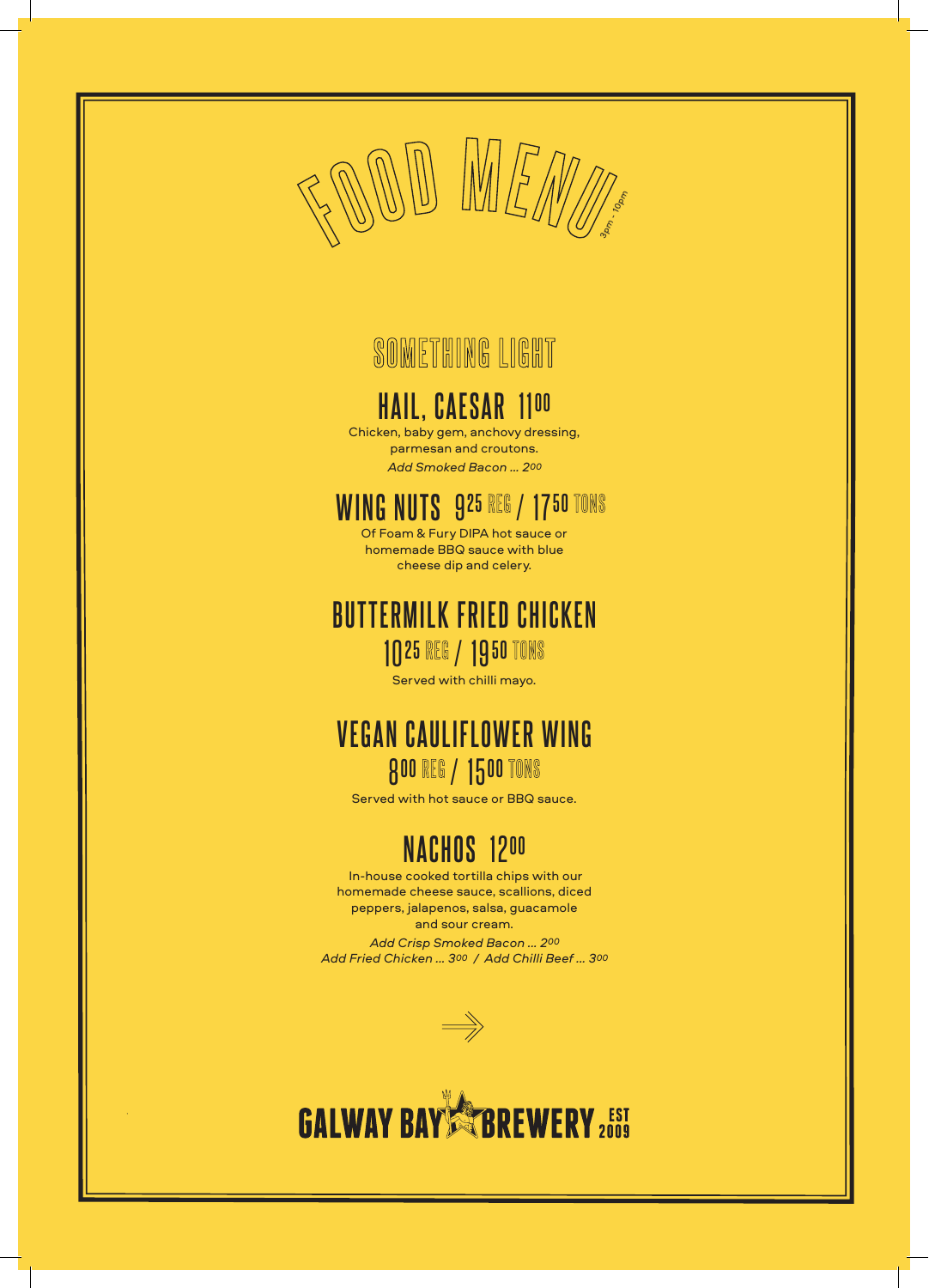

## **BIG BEEF BURGER** 13**<sup>50</sup>**

Homemade Irish beef patty served on brioche bun, pickle, baby gem, tomato, mayo and twice cooked chips.

#### **LOAD UP:**

| Double patty  300 / Extra burger toppings just  100 |                       |                        |
|-----------------------------------------------------|-----------------------|------------------------|
| <b>Crisy Bacon</b>                                  | Cheddar               | <b>Blue Cheese</b>     |
| <b>Fried Egg</b>                                    | <b>Crispy Chorizo</b> | <b>Onion Marmalade</b> |

## **BUFFALO CHICKEN BURGER** 13**<sup>50</sup>**

Chicken breast marinated in buttermilk, Southern fried coating, ruby slaw, buffalo sauce, baby gem, tomato, blue cheese mayo on toasted brioche bun and twice cooked chips.

# **PLANT-BASED VEGGIE BURGER** 13**<sup>50</sup>**

Falafel patty, roast aubergine, hummus, pickled red cabbage, served on toasted bun, baby gem, tomato, mint & coriander sauce and twice cooked chips.

#### **BURGER OF THE MONTH**

Please ask the waiting staff for more information on the BOTM.

#### **IPA BATTERED FISH & CHIPS** 15**<sup>00</sup>**

GALWAY BAY BREWERY FULL SAIL IPA batter, homemade tartar sauce, minty peas and twice cooked chips.

## **THAI RED CURRY** 12**<sup>00</sup>**

Medium spiced curry fused in coconut milk, kaffir leaves, lemongrass, served with basmati rice. Add Chicken ... 3**<sup>00</sup>**

## **BIG BEEF HOAGIE** 13**<sup>00</sup>**

Spiced deli roast beef, pickled red onions & bell pepper, cashel blue cheese and served with fries.

# **BOLA CHILLI** 14**<sup>00</sup>**

Spicy chilli of prime Irish mince beef, kidney beans, homemade salsa, guacamole, sour cream, rice, cheese

#### **TRAD SEAFOOD CHOWDER** 10**<sup>50</sup>**

Creamy Fish velouté, Chunky Fish, Lemon, Homemade Brown Bread

## **MUSSEL POT** 10**00** SMALL / 17**00** LARGE

Cream & Garlic Steamed Mussels, Lemon, Crusty Bread

# **FISHERMAN PIE** 13**<sup>50</sup>**

 Selection of fresh & smoked fish, Garlic cream, Buttery mash topping, served with side salad (swap salad for fries €2)

## **BANGERS & MASH** 12**<sup>50</sup>**

Irish pork and chive Sausages, Creamy Mash, Crispy Onions, rich gravy

## **BANGIN' BEEF STEW** 14**<sup>00</sup>**

Tender beef pieces slowly stewed in a rich sauce of seasonal vegetables topped with creamy mash.